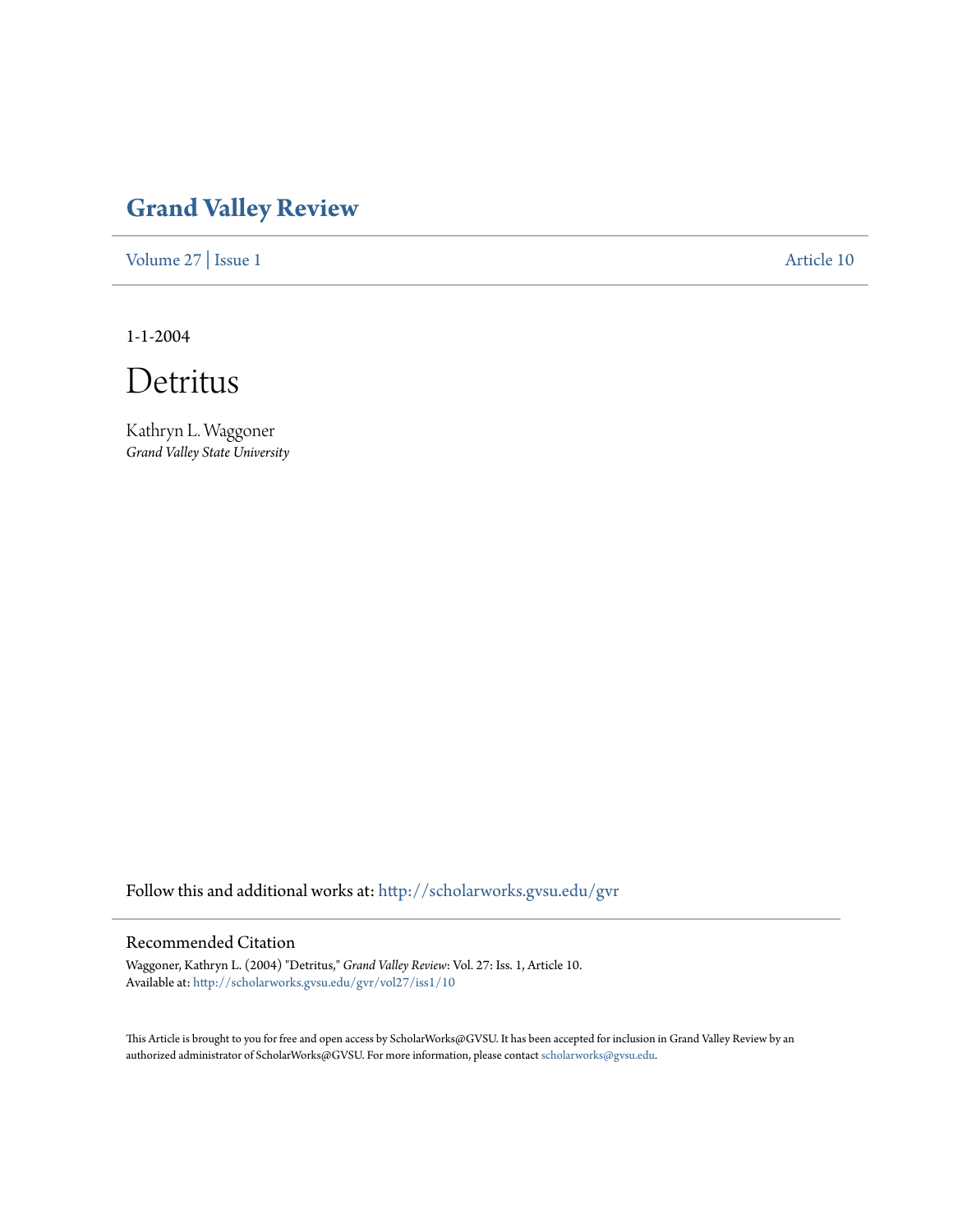## **Detritus**

Read this, her letter said. Read between the lines and above them, below and through them. Read it, like the skin of a grape, whose pulpy mass did not become wine.

Read it in the mirror. Maybe backwards, you could understand it. Read it. like the brine that is left when all the olives have been served. Read it in the dark. when a wispy wafer of moon provides the only light.

Tend it. like a daisy whose soft stem leans dangerously over the edge of the pot. all its petals gone. Loves me, loves me not.

There's nothing you can do. Even if you tear it into bite-size pieces, then eat it. it provides nothing useful for your limp limbs.